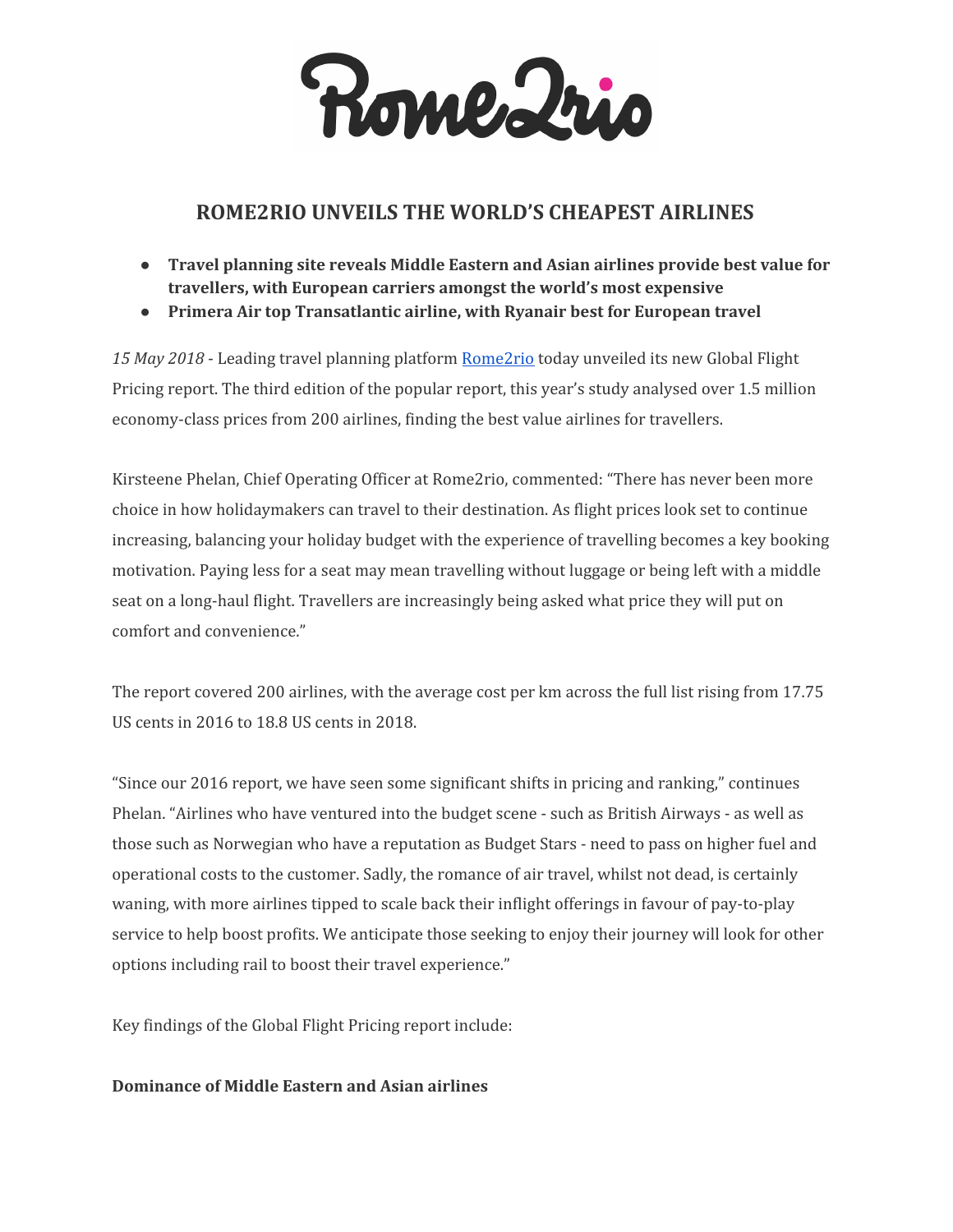A staggering 24 of this year's top 30 international airlines are based in Asia or the Middle East, with **AirAsia X** (US\$0.07), **Air India Express** and **Indonesia AirAsia** (both US\$0.08) forming the top 3.

Says Phelan: "The AirAsia Group is particularly dominant with three of its airlines in the top 20. Although Qantas (#8) ranks highly for value, we are often seeing travellers from the UK to Asia and Australia booking with carriers such as Etihad (#6), Royal Brunei Airlines (#19), China Southern (#20) and Emirates (#25). This suggests that whilst overall value may be high for one airline over another, specific route pricing can vary greatly and travellers need to be vigilant for deals to ensure the best price to their destination."

Newcomer Primera Air (#4), Ryanair (#7), Qantas (#8), WOW air (#9), Virgin Australia (#10) and Jetstar (#22) are the best from the rest of the world.

## **European airlines**

Flying into the top ten, **Ryanair** proves the best value airline for travel within Europe (ranked #7, up from #16 in 2016), despite an average price increase from US\$0.09 to US\$0.10 per km, comparable to some of the budget Asian carriers. Aside from **WOW air's** routes to Iceland (#9; US\$0.10), European based airlines are struggling to keep pace with their Middle Eastern and Asian counterparts - the next highest entry is **Wizz Air** at #53, costing US\$0.13 per km (2016 - #20; US\$0.10).

Says Phelan: "British travellers seeking the best value for money may need to forgo any loyalty they may have to particular airlines and investigate new or charter airlines to secure the best price. **TAP Portugal** (#83), **Iberia** (#123) and **easyJet** (#124) all cost US\$0.19 per km, with British Airways (#139) at US\$0.20 whilst **Iberia Express** (#61) and **Thomas Cook** (#62) are just US\$0.14. Particularly for routes within Europe, if you are happy to spend a little bit of extra time travelling and connect via cities such as Madrid, you should be able to save on airfare."

# **Transatlantic travel**

For Brits seeking a budget flight across the Atlantic, newcomer **Primera Air** (#4; US\$0.09 per km) trumps its established competition, with fellow new entry **WOW air** (#9; US\$0.10) also providing consumers with a low-cost option between London and the USA. **Virgin Atlantic** was one of the few airlines showing a significant reduction in cost per km versus 2016 (down 4 cents to US\$0.13; rising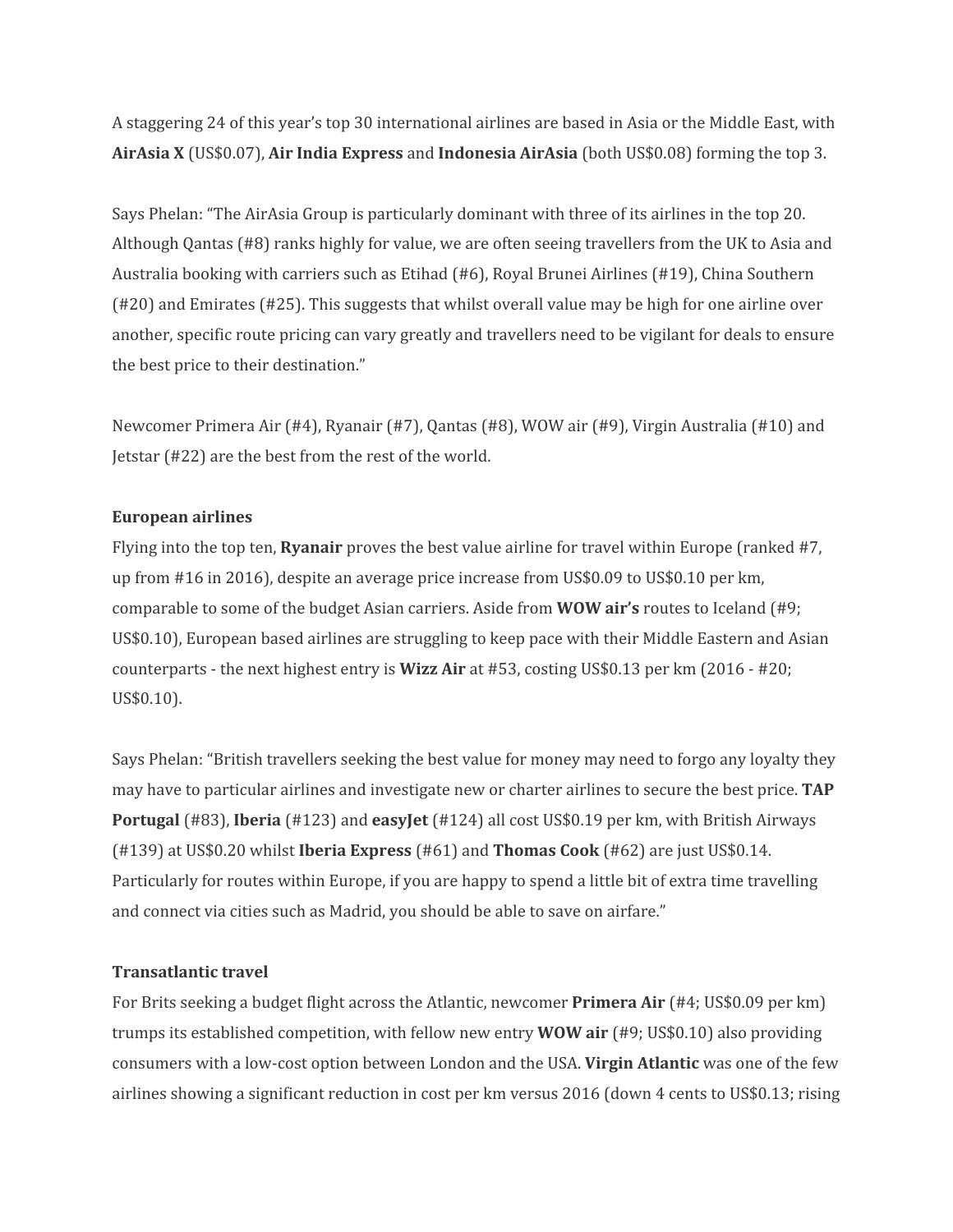from #100 to #42 in the global rankings) - following its recent rollout of new economy options, Rome2rio is tipping Virgin Atlantic to consolidate this position in the next few years.

**Air Canada** (#84) and **United Airlines** (#90) both offer an average price of US\$0.16 per km, whilst for those considering a flight to the West Coast, **Air New Zealand** offers good value despite falling from #40 to #55 (average price US\$0.13, up 2 cents). The star of the budget world, **Norwegian Air**, fell from #86 to #102 following an increase in price from US\$0.15 to US\$0.17, whilst **American Airlines** (#108; US\$0.18) just beats **British Airways** (#139; US\$0.20).

"Travel between the US and UK has been one of the hot markets in the last two years, driven by the arrival of Norwegian Air," says Phelan. "New kid on the block, Primera Air, seems to have snatched Norwegian's crown, whilst the traditional flagship carriers of United Airlines, American Airlines and British Airways continue to struggle to keep pace with their newer competition."

## **Movers and shakers**

Smaller airlines were the big winners in 2018, particularly those affiliated with larger international airlines. **SunExpress** (owned by Lufthansa and Turkish Airlines) managed to drop their price from US\$0.37 per km to US\$0.17 per km, taking its ranking from #174 in 2016 to #84 in 2018. Mexican airline **Interjet** saw a fall in average price per km from US\$0.29 to US\$0.17, rising from #165 to #93, while **Meridiana** (as of March 2018, rebranded Air Italy following investment from Qatar Airways) rose from #134 to #80 in the rankings, with average price per km falling 6 cents to US\$0.15.

Of the household names, **Virgin Atlantic** dropped its average price by 4 cents to US\$0.13, rising from #100 to #42 in the rankings, with **TAP Portugal** (3 cent drop to US\$0.16; ranking change from #119 to #83) and **United Airlines** (2 cent drop to US\$0.16; ranking change from #112 to #90) also entering the top 100.

At the other end of the table, **easyJet** fell from #71 to #124 following an average price increase per km from US\$0.14 to US\$0.19, with **AirAsia** and **Hong Kong Express** the big casualties from 2016's top ten: the latter dropped from second to #79 with their average price more than doubling from US\$0.07 to US\$0.15 per km, whilst AirAsia dropped from #5 to #43 following a price increase from